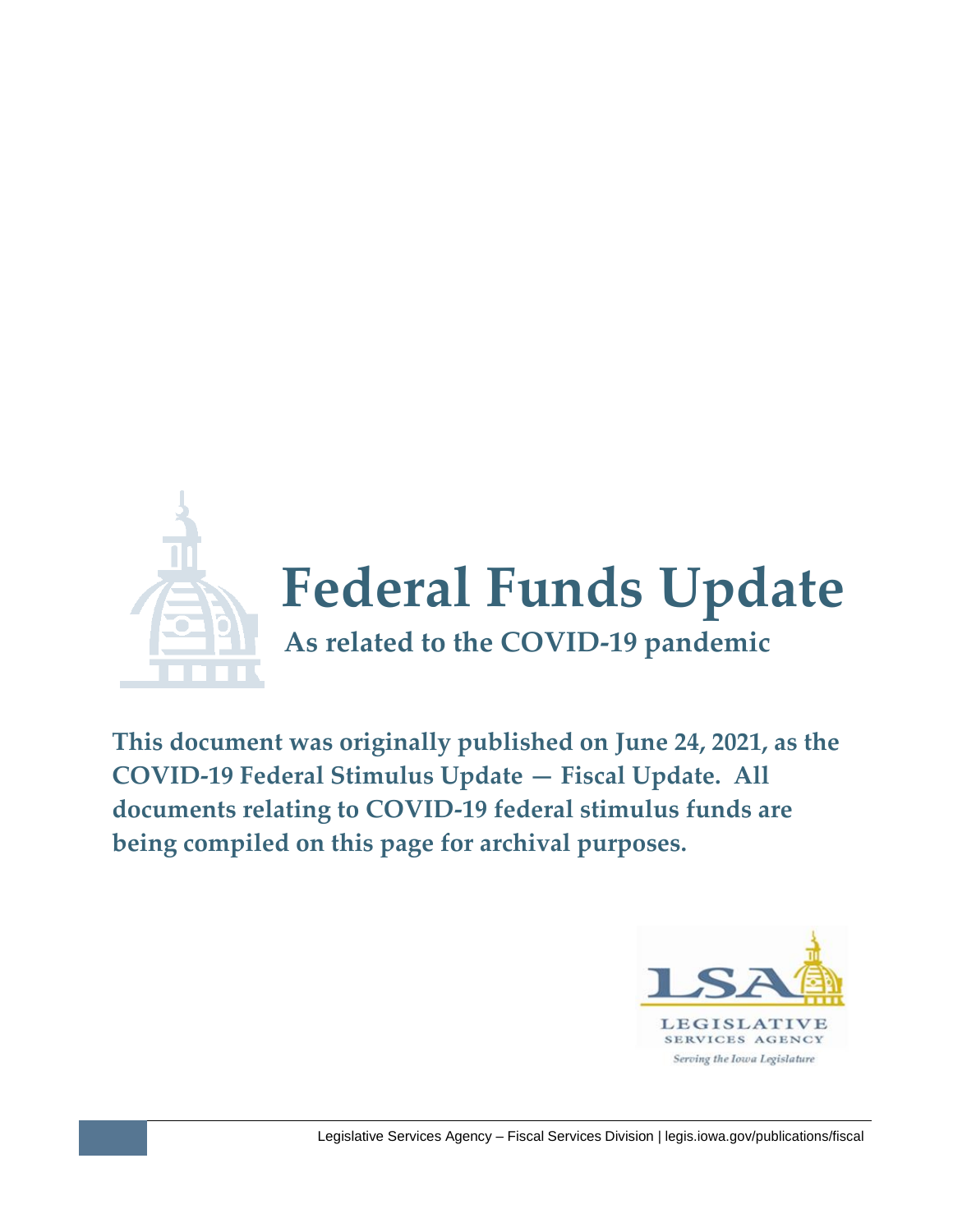# **FISCAL UPDATE Article**

Fiscal Services Division

June 24, 2021



Ground Floor, State Capitol Building **Des Moines, Iowa 50319** 515.281.3566

# **COVID-19 FEDERAL STIMULUS UPDATE — JUNE 2021**

## **Federal Legislation — 2020**

**CARES Act and Other 2020 Federal Stimulus.** In response to the COVID-19 emergency, the federal government enacted four Acts in March and April 2020. Those Acts include:

- [H.R. 6074](https://www.congress.gov/116/plaws/publ123/PLAW-116publ123.pdf) Coronavirus Preparedness and Response Supplemental Appropriations Act, enacted March 6, 2020.
- [H.R. 6201](https://www.congress.gov/116/bills/hr6201/BILLS-116hr6201enr.pdf) Families First Coronavirus Response Act, enacted March 18, 2020.
- [H.R. 748](https://www.congress.gov/116/bills/hr748/BILLS-116hr748enr.pdf) Coronavirus Aid, Relief, and Economic Security Act (CARES Act), enacted March 27, 2020.
- [H.R. 266](https://www.congress.gov/116/bills/hr266/BILLS-116hr266enr.pdf) Paycheck Protection Program and Health Care Enhancement Act, enacted April 24, 2020.

Through June 11, 2021, State agencies in Iowa have reported federal awards totaling \$7.761 billion related to the four Acts to address a wide variety of expenses related to the COVID-19 pandemic. Of this total, \$6.511 billion has been awarded directly to departments, and \$1.250 billion was awarded to the Iowa Coronavirus Relief Fund. Moneys in this Fund have been transferred to State agencies. **Appendix A** provides details by State agency on funds awarded, expenditures, and available funds, and the Iowa Coronavirus Relief Fund is addressed separately.

The Department of Management (DOM) and Department of Administrative Services (DAS) have established a process for tracking expenditures of federal funds that State agencies have received for costs associated with the COVID-19 pandemic. The expenditure data is available at [data.iowa.gov.](https://pandemic-recovery.iowa.gov/#!/dashboard)

To date, of the \$6.511 billion in funds awarded directly to State agencies, \$3.782 billion (58.1%) has been expended as of June 11, 2021. Of the total year-to-date expenses, \$2.898 billion (76.6%) has been for worker unemployment benefits. **Figure 1** displays reported expenditures by State agency. The chart displays the nine agencies that received the most funding and combines all other agencies.

# **Figure 1**



Regents | \$0.0M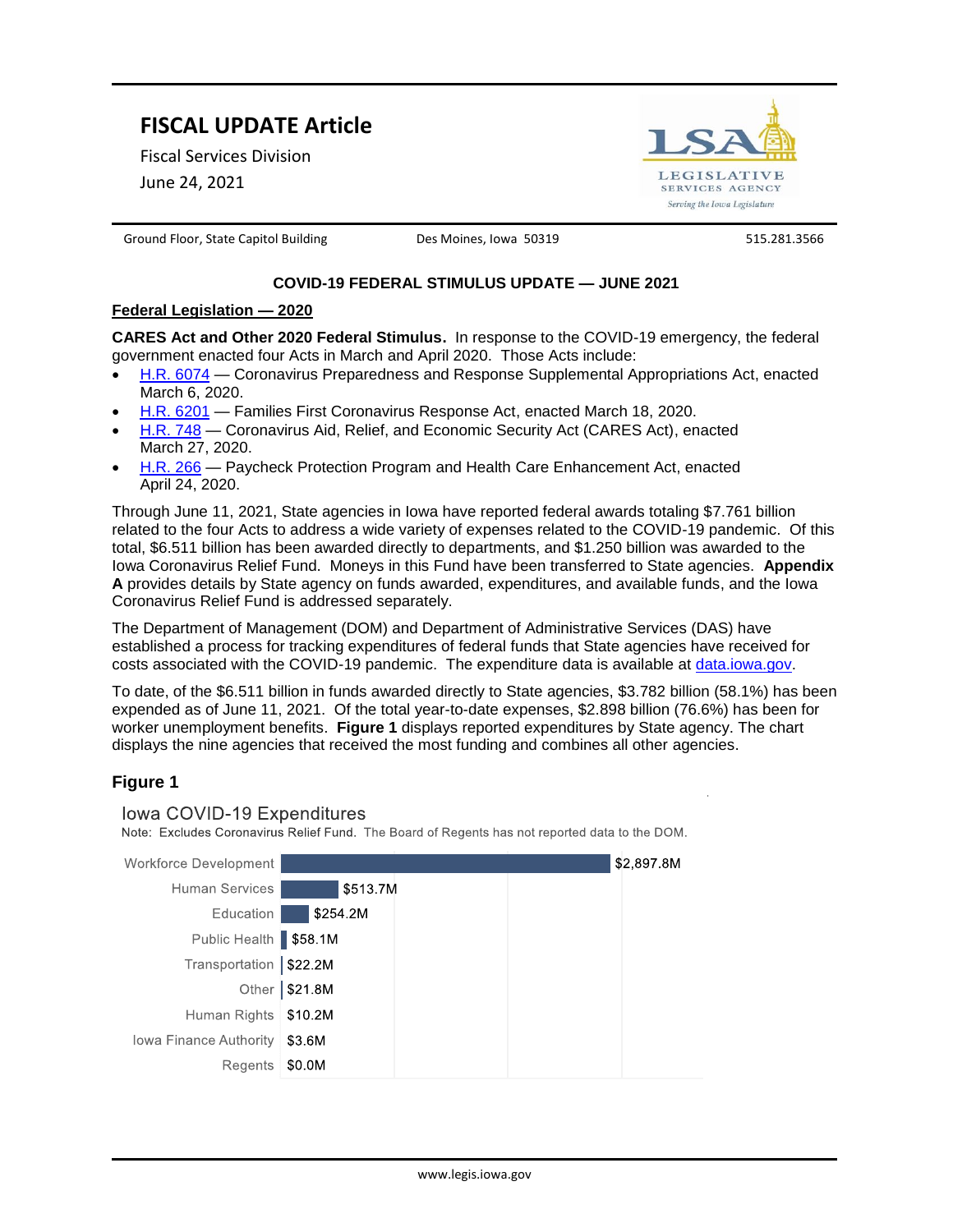**Figure 2** displays the share of awarded funds that have been expended by State agencies.

# **Figure 2**

## Share Unexpended v.s. Expended

Note: Excludes Coronavirus Relief Fund. The Board of Regents has not reported data to the DOM.



**Iowa Coronavirus Relief Fund.** Iowa received \$1.250 billion in federal funds through the CARES Act on April 20, 2020. To date, \$2.3 million in interest earnings has been credited to the Fund. As of June 11, 2021, a total of \$1.247 billion has been transferred from the Iowa Coronavirus Relief Fund (ICRF) to various programs by the Governor. An additional \$40.5 million has been subsequently returned to the Fund, meaning that net transfers total \$1.216 billion. The current balance in the Fund is \$36.2 million. Of the \$1.216 billion that remains with departments, a total of \$1.133 billion has been expended from the various programs. The State has until December 30, 2021, to expend funds from the ICRF before they revert back to the federal government. **Figures 3 and 4** show transfers and expenditures by program as of June 11, 2021. **Appendix B** provides summary explanation of the programs funded through the ICRF.

# **Figure 3**

Revenue, Transfers, and Department Activities Coronavirus Relief Fund

| <b>Coronavirus Relief Fund</b> |    |                     |
|--------------------------------|----|---------------------|
| <b>Federal Support</b>         | \$ | 1,250,000,000       |
| Interest                       |    | 2,262,345           |
| Net Transfers to Agencies      |    | $-1,215,026,809$    |
| <b>Fund Balance</b>            | S  | 37,235,536          |
| <b>Department Activities</b>   |    |                     |
| <b>Transfers Received</b>      | \$ | 1,215,026,809       |
| <b>Reported Expenses</b>       |    | $-1, 132, 557, 866$ |
| <b>Unexpended Transfers</b>    | \$ | 82,468,943          |
| <b>Total Unexpended</b>        | S  | 119,704,479         |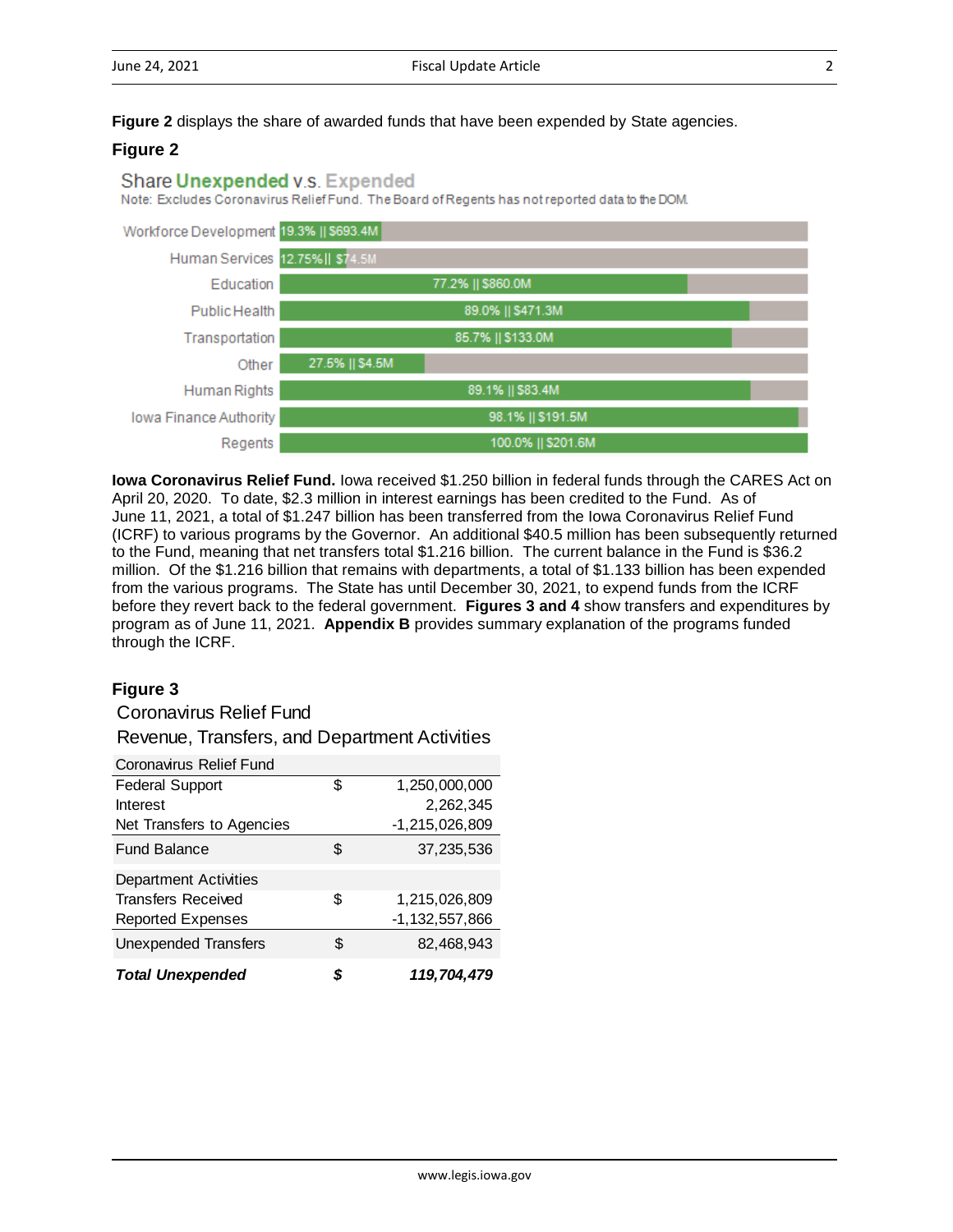## **Figure 4**

# Coronavirus Relief Fund by Department Transfers Received and Expenses

|                                            | <b>Net</b>          |    |                  | Remaining    |
|--------------------------------------------|---------------------|----|------------------|--------------|
|                                            | <b>Transfers</b>    |    | Expenditures     | <b>Funds</b> |
| <b>Administrative Services</b>             | \$<br>4,596,675     | \$ | 4,596,620 \$     | 55           |
| Agriculture and Land Stewardship           | 17,638,848          |    | 17,329,322       | 309,526      |
| <b>Attorney General</b>                    | 167,545             |    | 16,683           | 150,863      |
| <b>Chief Information Officer</b>           | 73,988,225          |    | 26,546,737       | 47,441,488   |
| Corrections                                | 13,587,661          |    | 13,587,661       |              |
| <b>Cultural Affairs</b>                    | 7,000,000           |    | 7,000,000        |              |
| <b>Economic Development Authority</b>      | 201,335,000         |    | 195, 377, 115    | 5,957,885    |
| lowa Finance Authority                     | 116,250,000         |    | 110,912,532      | 5,337,468    |
| College Student Aid Commission             | 5,100,000           |    | 5,100,000        |              |
| Aging                                      | 264,586             |    | 263,228          | 1,358        |
| <b>Workforce Development</b>               | 506,090,279         |    | 500,100,018      | 5,990,261    |
| <b>Human Services</b>                      | 101,216,632         |    | 89,056,699       | 12, 159, 933 |
| Inspections and Appeals                    | 875,233             |    | 775,181          | 100,052      |
| <b>Judicial Branch</b>                     | 5,070,080           |    | 6,416,966        | (1,346,886)  |
| Legislative Branch                         | 981,090             |    | 981,091          |              |
| Management                                 |                     |    |                  |              |
| <b>Natural Resources</b>                   | 29,517              |    | 29,517           |              |
| <b>Public Defense</b>                      | 14,726              |    |                  | 14,726       |
| Homeland Security and Emergency Management | 34,885,773          |    | 29,481,498       | 5,404,275    |
| Public Health                              | 934,940             |    |                  | 934,940      |
| <b>Public Safety</b>                       | 10,000,000          |    | 10,000,000       |              |
| Revenue                                    | 115,000,000         |    | 114,987,000      | 13,000       |
| Total                                      | \$<br>1,215,026,809 | S  | 1,132,557,866 \$ | 82,468,944   |

Note: Totals may not sum due to rounding. Expenses reported by the Judicial Branch may include revenue from other sources.

#### **Federal Legislation — 2021**

**American Rescue Plan Act.** On March 11, 2021, the federal [American Rescue Plan Act \(ARPA\) of](https://www.congress.gov/bill/117th-congress/house-bill/1319/text)  [2021](https://www.congress.gov/bill/117th-congress/house-bill/1319/text) was signed into law. The Act provides \$1.900 trillion for COVID-19 relief funding to individuals, businesses, states, and local governments.

**State of Iowa and Local Government Allocations.** According to the Federal Funds Information for States (FFIS), the State of Iowa is estimated to receive approximately \$5.003 billion from the ARPA. Please see the May 6, 2021, *[Fiscal Update Article](https://www.legis.iowa.gov/docs/publications/BL/1220532.pdf)* for detailed allocation information. This funding reflects the funds that will flow through the State of Iowa and does not include stimulus funding to individuals and families. Iowa residents received approximately \$3.776 billion in direct payments from the ARPA.

Of the total allocated, the State of Iowa will receive an estimated \$1.379 billion from the State Fiscal Recovery Fund, and local governments are estimated to receive approximately \$1.162 billion from the Local Fiscal Relief Fund. The funds are estimated to be distributed as follows:

- \$335.0 million for metropolitan cities.
- \$216.0 million for nonentitlement local governments (noncounties).
- \$612.0 million for counties (allocated by relative population).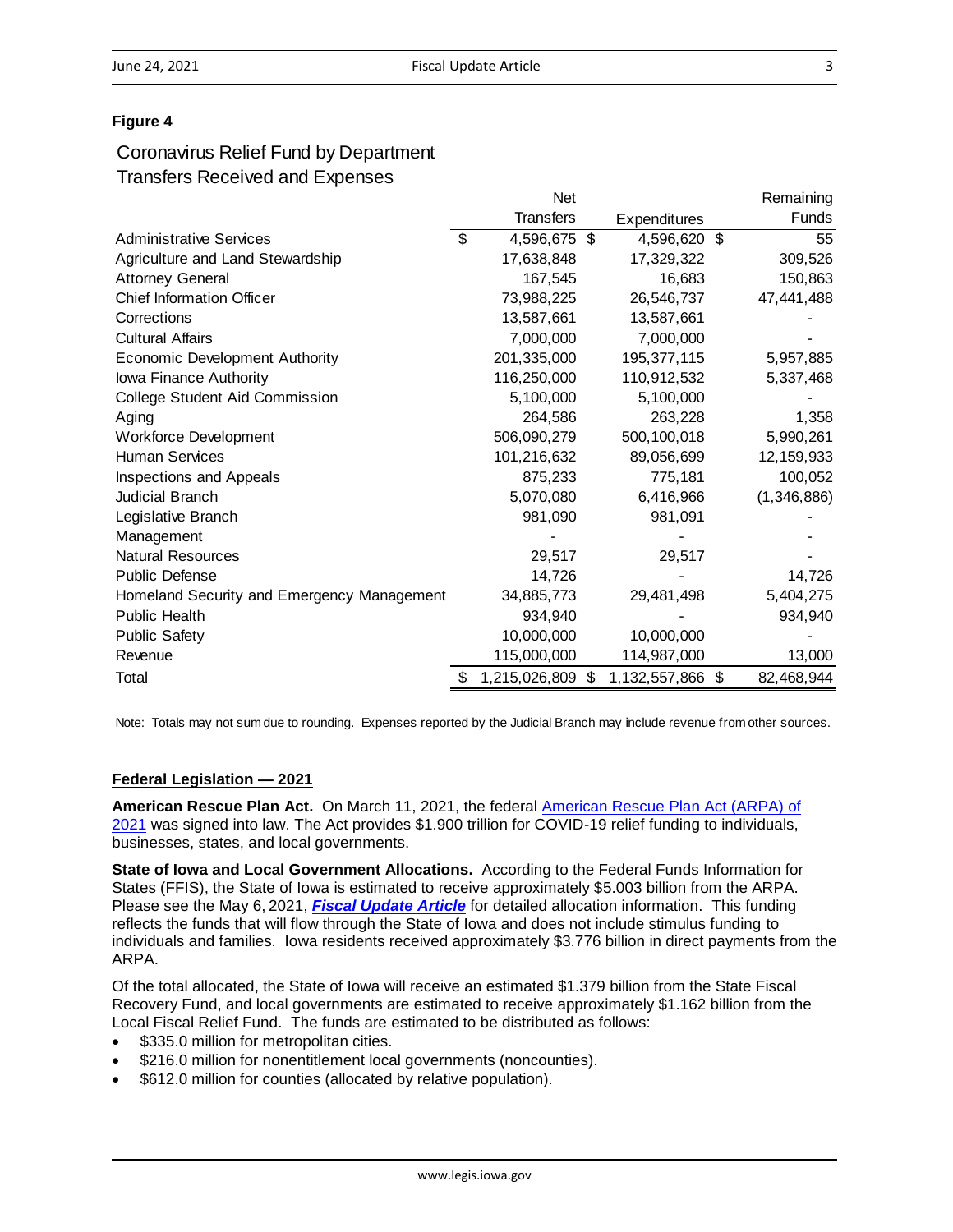The State Fiscal Recovery funds will be distributed in two allotments, with 50.0% delivered in the first allotment and the remainder delivered no earlier than one year later. States will need to distribute funds to smaller towns within 30 days of receiving a payment, and State and local government recipients can use the funds to cover costs incurred before the deadline on December 31, 2024. States that miss the deadline will be required to pay back any undistributed funds.

Funds provided to state and local governments have broad spending flexibility, including addressing emergency and economic effects of the pandemic; replenishing revenue losses due to the shutdown of the economy; investments in water, sewer, and broadband infrastructure; and premium pay to essential workers. The funds may not be used to make payments to pension funds or to reduce taxes directly or indirectly between March 3, 2021, and the last day of the fiscal year in which all funds received have been spent or returned.

**Capital Projects.** Within the total ARPA allocation, the State of Iowa is estimated to receive \$152.8 million from the Coronavirus Capital Projects Fund. These funds may be used for capital projects which directly enable work, education, and health monitoring in response to the public health emergency.

Fiscal Recovery Relief and Capital Projects Funds. On June 8, 2021, the Governor signed [HF 895](https://www.legis.iowa.gov/docs/publications/NOBA/1221305.pdf) (FY 2022 Federal Block Grant Appropriations Act). The Act creates an Iowa Coronavirus Relief Recovery Fund and Iowa Coronavirus Capital Projects Fund consisting of funds received as part of the ARPA. It is estimated there will be \$1.400 billion deposited in the Relief Recovery Fund and \$152.8 million deposited into the Capital Projects Fund. Both funds are repealed on July 1, 2025. The LSA will track expenditures from these funds. The Act also provides that whenever the DOM is required to report to the United States Department of the Treasury on funds expended related to COVID-19 relief, the DOM is also required to submit the same information to the Legislative Services Agency (LSA).

**Other Provisions Directly Affecting Individuals.** The Act includes the following provisions directly affecting individuals:

- \$1,400 sent directly to every American making less than \$75,000 per year individually or \$2,800 per couple making less than \$150,000 per year combined, based on 2019 or 2020 tax returns. Phase-out will begin at \$75,000/\$150,000 and end completely at \$80,000/\$160,000 for individuals/couples.
- Expands the Child Tax Credit in 2021 only to \$3,000 per child ages 6 to 17 and \$3,600 per child for children under 6 years of age. Currently, the Credit is \$2,000 per child.
- Expands the Child and Dependent Care Tax Credit to 50.0% of up to \$8,000 per child in eligible expenses from up to 35.0% of up to \$3,000 in eligible expenses in 2021. Phase-out will begin for couples at \$125,000 per household.
- Eliminates tax payments that would otherwise be included in income for any student loan discharged.
- Reduces the minimum age to 19 and removes the maximum age, for 2021 only, for individuals without children to claim the Earned Income Tax Credit (EITC).
- 100.0% of the monthly cost for up to six months in 2021 of Consolidated Omnibus Budget Reconciliation Act (COBRA) subsidies for workers who have been laid off or have experienced reduced hours.

**Additional Information.** The LSA will continue to analyze the estimated funding allocations to Iowa and will provide future updates as more information becomes available. If you have questions about awards, allocations, or expenditures, please contact the LSA.

LSA Staff Contacts: Jess R. Benson (515.281.4611) [jess.benson@legis.iowa.gov](mailto:jess.benson@legis.iowa.gov) Laura Book (515.725.0509) [laura.book@legis.iowa.gov](mailto:laura.book@legis.iowa.gov) Adam Broich (515.281.8223) [adam.broich@legis.iowa.gov](mailto:adam.broich@legis.iowa.gov)

Doc ID 1222694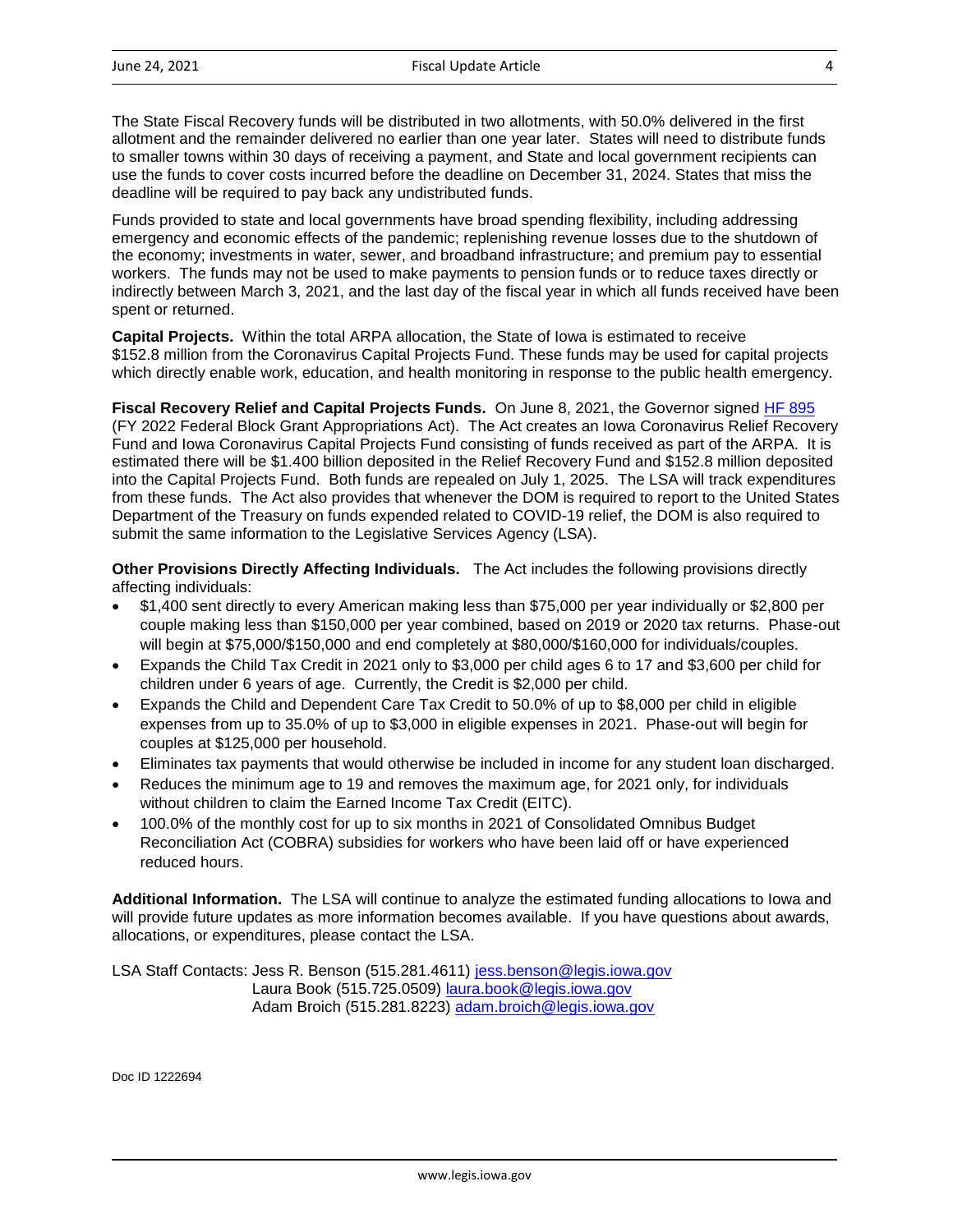|                                        |                                                                                                                  | Award         | Expenses       | Available Funds |
|----------------------------------------|------------------------------------------------------------------------------------------------------------------|---------------|----------------|-----------------|
| Aging                                  | Elder Abuse Prevention Interventions Program                                                                     | \$38,952      | \$0            | \$38,952        |
|                                        | National Family Caregiver Support, Title III, Part E                                                             | \$2,412,567   | (\$906,330)    | \$1,506,237     |
|                                        | Special Programs for the Aging, Title III, Part B, Grants for Supportive Services and Senior Centers             | \$6,903,516   | (\$1,892,089)  | \$5,011,427     |
|                                        | Special Programs for the Aging, Title III, Part C, Nutrition Services                                            | \$15,957,362  | (\$6,935,326)  | \$9,022,036     |
|                                        | Special Programs for the Aging, Title III, Part D, Disease Prevention and Health Promotion Services              | \$426,326     | \$0            | \$426,326       |
|                                        | Special Programs for the Aging, Title IV, and Title II, Discretionary Projects                                   | \$686,836     | (\$164,933)    | \$521,903       |
|                                        | Special Programs for the Aging, Title VII, Chapter 2, Long Term Care Ombudsman Services for Older Individuals    | \$292,850     | (\$131,956)    | \$160,894       |
|                                        | Total                                                                                                            | \$26,718,409  | (\$10,030,634) | \$16,687,775    |
| Agriculture and<br>Land<br>Stewardship | Plant and Animal Disease, Pest Control, and Animal Care                                                          | \$266,176     | (\$157,820)    | \$108,356       |
|                                        | Total                                                                                                            | \$266,176     | (\$157,820)    | \$108,356       |
| <b>Cultural Affairs</b>                | Promotion of the Humanities Division of Preservation and Access                                                  | \$465,700     | (\$465,700)    | \$0             |
|                                        | Promotion of the Humanities Federal/State Partnership                                                            | \$442,700     | (\$442,700)    | \$0             |
|                                        | Total                                                                                                            | \$908,400     | (\$908,400)    | \$0             |
| Drug Control<br>Policy                 | Coronavirus Emergency Supplemental Funding Program                                                               | \$5,754,321   | (\$2,551,081)  | \$3,203,240     |
|                                        | Total                                                                                                            | \$5,754,321   | (\$2,551,081)  | \$3,203,240     |
| Education                              | American Rescue Plan Elementary and Secondary School Emergency Relief                                            | \$516,344,144 | \$0            | \$516,344,144   |
|                                        | American Rescue Plan Elementary and Secondary School Emergency Relief - Homeless Children and Youth<br>(ARP-HCY) | \$1,268,374   | \$0            | \$1,268,374     |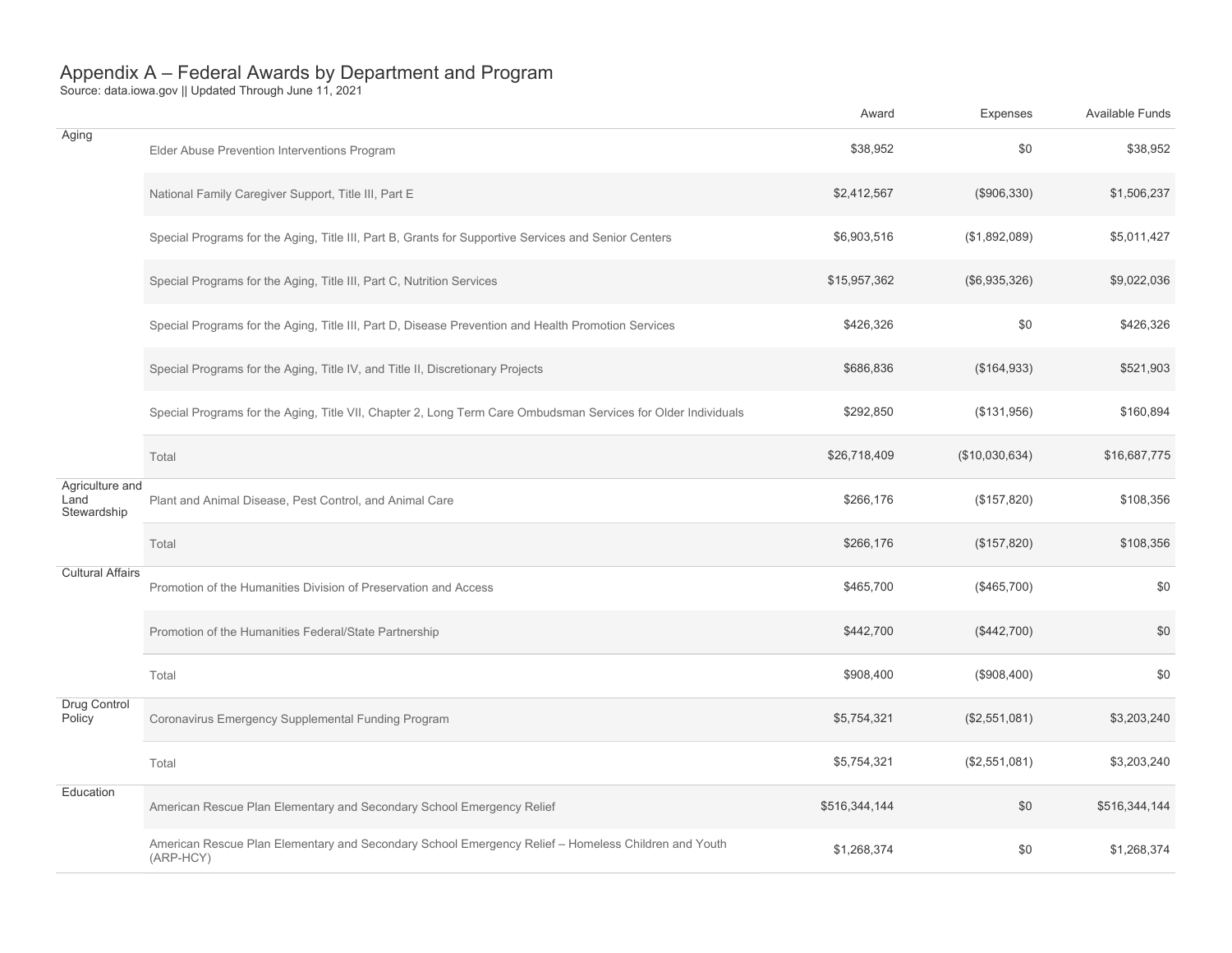|                                          |                                                          | Award           | Expenses          | <b>Available Funds</b> |
|------------------------------------------|----------------------------------------------------------|-----------------|-------------------|------------------------|
| Education                                | Elementary and Secondary School Emergency Relief Fund    | \$416,489,855   | (\$139,611,786)   | \$276,878,069          |
|                                          | Emergency Assistance for Non-Public Schools              | \$26,271,345    | \$0               | \$26,271,345           |
|                                          | Governor's Emergency Relief Fund                         | \$37,783,389    | (\$16, 150, 625)  | \$21,632,764           |
|                                          | Grants to States                                         | \$285,087       | (\$279,182)       | \$5,905                |
|                                          | National School Lunch Program                            | \$98,070,209    | (\$98,070,209)    | \$0                    |
|                                          | Rethink K12 Education Models Grants                      | \$17,681,016    | (\$87,639)        | \$17,593,377           |
|                                          | Total                                                    | \$1,114,193,419 | (\$254, 199, 441) | \$859,993,978          |
| Homeland<br>Security and<br>Emergency M. | Emergency Performance Management Grant                   | \$1,320,520     | (\$829, 820)      | \$490,700              |
|                                          | Total                                                    | \$1,320,520     | (\$829, 820)      | \$490,700              |
| Human Rights                             | <b>Community Services Block Grant</b>                    | \$10,821,398    | (\$6,065,490)     | \$4,755,908            |
|                                          | Low-Income Home Energy Assistance                        | \$82,729,248    | (\$4, 123, 491)   | \$78,605,757           |
|                                          | Total                                                    | \$93,550,646    | (\$10, 188, 982)  | \$83,361,664           |
| Human<br>Services                        | Adoption Assistance                                      | \$6,122,082     | (\$6, 122, 082)   | \$0                    |
|                                          | Chafee Education and Training Vouchers Program (ETV)     | \$697,415       | \$0               | \$697,415              |
|                                          | Child Care and Development Block Grant                   | \$126,761,624   | (\$60, 112, 870)  | \$66,648,754           |
|                                          | Children's Health Insurance Program                      | \$12,487,667    | (\$12,487,667)    | \$0                    |
|                                          | Emergency Food Assistance Program (Administrative Costs) | \$1,839,568     | (\$1,839,568)     | \$0                    |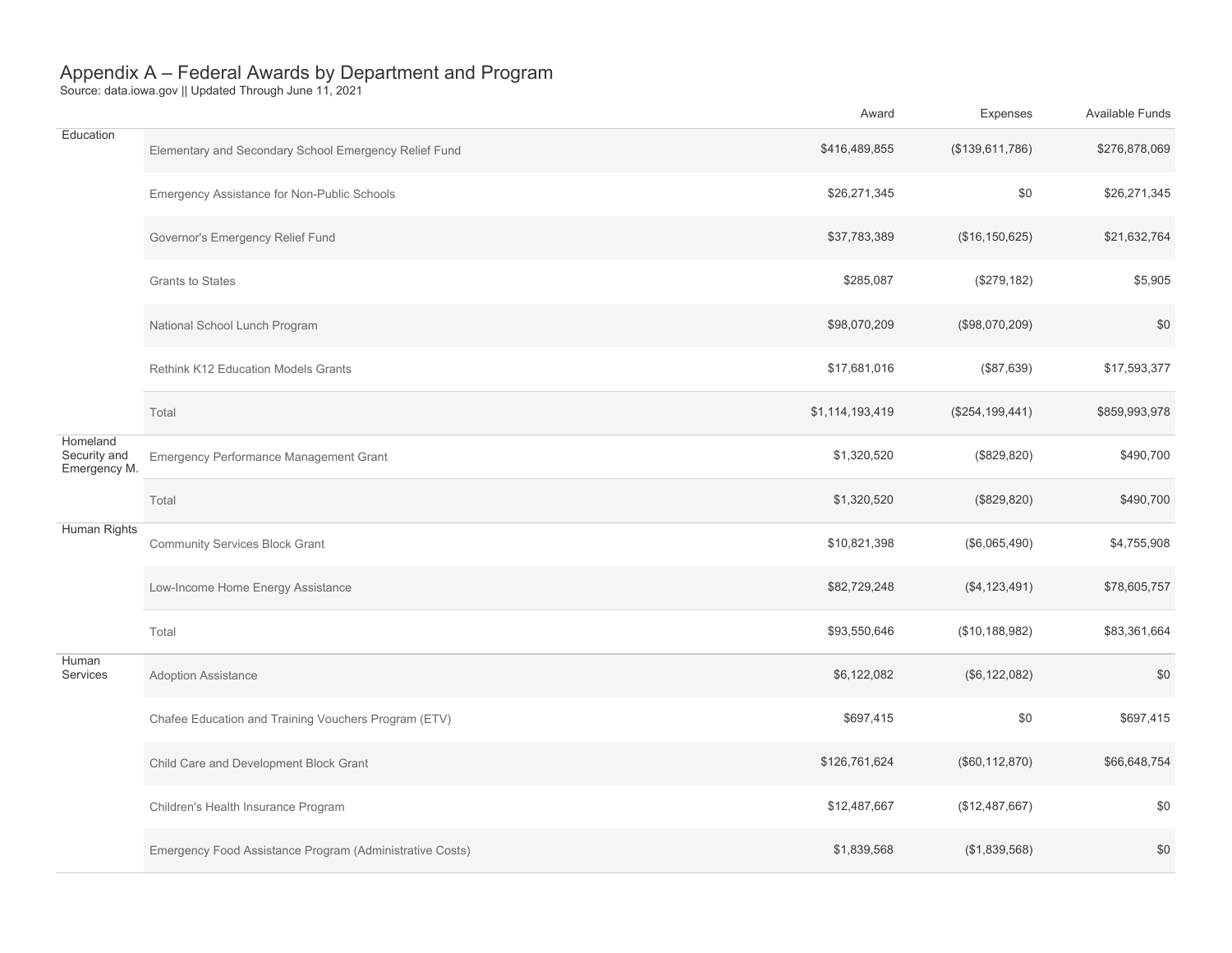|                           |                                                                                                                                              | Award         | Expenses        | <b>Available Funds</b> |
|---------------------------|----------------------------------------------------------------------------------------------------------------------------------------------|---------------|-----------------|------------------------|
| Human<br>Services         | Foster Care Title IV-E                                                                                                                       | \$891,550     | (\$891,550)     | \$0                    |
|                           | Guardianship Assistance                                                                                                                      | \$6,739       | (\$6,739)       | \$0                    |
|                           | John H. Chafee Foster Care Program for Successful Transition to Adulthood                                                                    | \$4,798,212   | \$0             | \$4,798,212            |
|                           | Medical Assistance Program                                                                                                                   | \$429,906,172 | (\$429,906,172) | \$0                    |
|                           | Money Follows the Person Rebalancing Demonstration                                                                                           | \$238,489     | (\$238,489)     | \$0                    |
|                           | Provider Relief Fund                                                                                                                         | \$3,709,061   | (\$1,274,691)   | \$2,434,371            |
|                           | Refugee and Entrant Assistance State/Replacement Designee Administered Programs                                                              | \$248,496     | (\$739)         | \$247,757              |
|                           | Stephanie Tubbs Jones Child Welfare Services Program                                                                                         | \$476,722     | (\$803,060)     | (\$326,338)            |
|                           | Total                                                                                                                                        | \$588,183,798 | (\$513,683,628) | \$74,500,170           |
| Iowa Finance<br>Authority | Emergency Rental Assistance Program                                                                                                          | \$195,110,510 | (\$3,611,921)   | \$191,498,588          |
|                           | Total                                                                                                                                        | \$195,110,510 | (\$3,611,921)   | \$191,498,588          |
| Justice                   | Family Violence Prevention and Services/Domestic Violence Shelter and Supportive Services                                                    | \$331,515     | (\$222,834)     | \$108,681              |
|                           | Total                                                                                                                                        | \$331,515     | (\$222,834)     | \$108,681              |
| Public Health             | Activities to Support State, Tribal, Local And Territorial (STLT) Health Department Response to Public Health or<br><b>Healthcare Crises</b> | \$31,646,110  | \$0             | \$31,646,110           |
|                           | Block Grants for Prevention and Treatment of Substance Abuse                                                                                 | \$12,272,501  | \$0             | \$12,272,501           |
|                           | Emergency Grants to Address Mental and Substance Use Disorders During COVID-19                                                               | \$4,859,647   | (\$427,561)     | \$4,432,086            |
|                           | Epidemiology and Laboratory Capacity For Infectious Diseases (ELC)                                                                           | \$387,149,835 | (\$38,879,296)  | \$348,270,539          |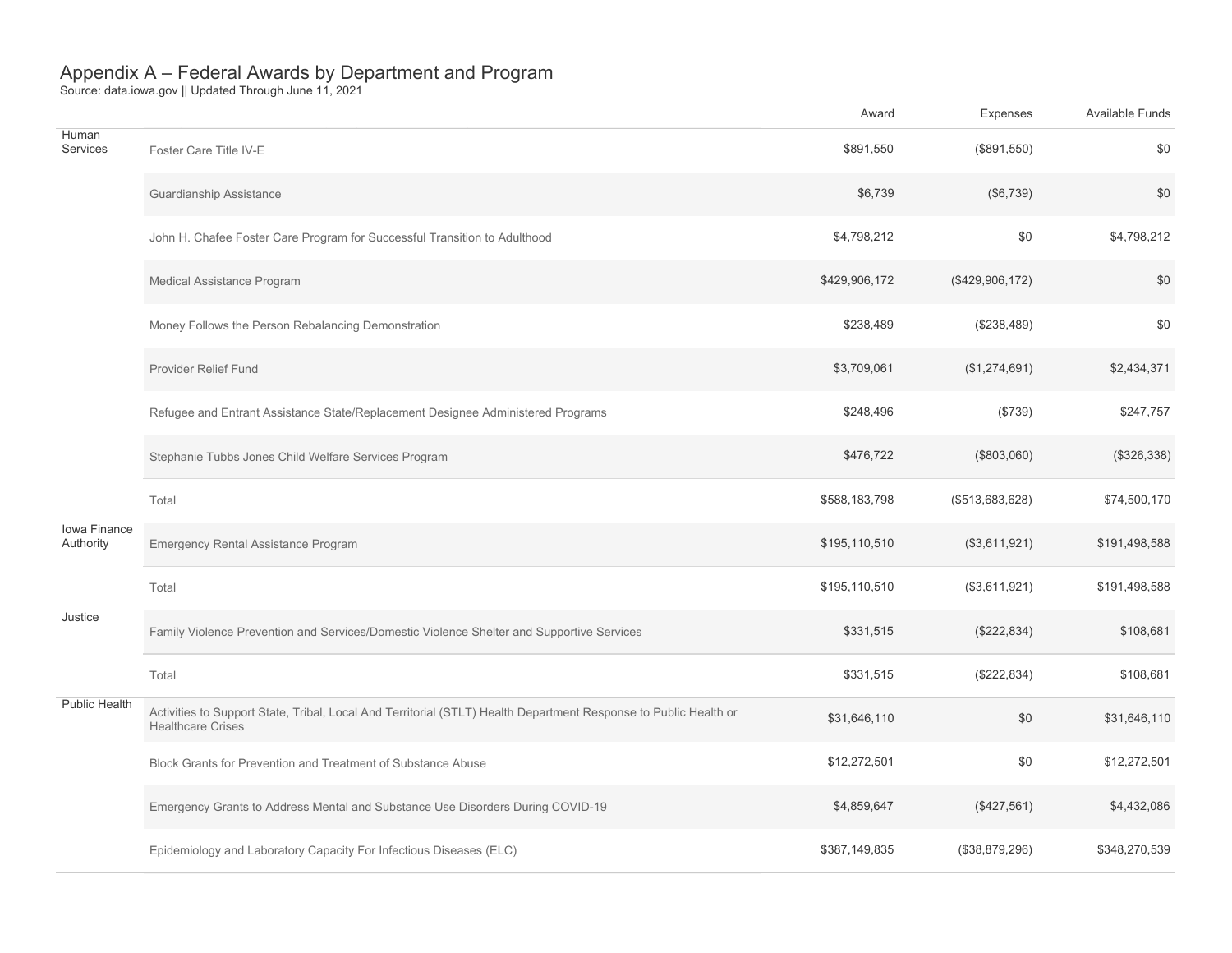|               |                                                                                                                  | Award         | Expenses       | Available Funds |
|---------------|------------------------------------------------------------------------------------------------------------------|---------------|----------------|-----------------|
| Public Health | HIV Care Formula Grants                                                                                          | \$173,737     | (\$173,500)    | \$237           |
|               | Immunization Cooperative Agreements                                                                              | \$67,970,489  | (\$3,857,780)  | \$64,112,709    |
|               | Maternal, Infant, and Early Childhood Home Visiting Program                                                      | \$617,596     | \$0            | \$617,596       |
|               | National Bioterrorism Hospital Preparedness Program                                                              | \$2,464,248   | (\$951,201)    | \$1,513,047     |
|               | National Center for Injury Prevention and Control                                                                | \$33,588      | (\$33,588)     | \$0             |
|               | Public Health Emergency Response: Cooperative Agreement for Emergency Response: Public Health Crisis<br>Response | \$6,347,829   | (\$4,237,274)  | \$2,110,555     |
|               | Small Rural Hospital Improvement Grant Program                                                                   | \$7,588,530   | (\$5,979,893)  | \$1,608,637     |
|               | WIC Special Supplemental Nutrition Program for Women, Infants, and Children                                      | \$8,291,586   | (\$3,566,467)  | \$4,725,119     |
|               | Total                                                                                                            | \$529,415,696 | (\$58,106,559) | \$471,309,137   |
| Regents       | COVID-19 Telehealth Program                                                                                      | \$266,944     | \$0            | \$266,944       |
|               | Federal Transit Formula Grants                                                                                   | \$1,902,975   | \$0            | \$1,902,975     |
|               | Higher Education Emergency Relief Fund                                                                           | \$56,248,780  | \$0            | \$56,248,780    |
|               | Higher Education Emergency Relief Fund II                                                                        | \$80,214,983  | \$0            | \$80,214,983    |
|               | Prevention of Disease, Disability, and Death by Infectious Diseases                                              | \$650,000     | \$0            | \$650,000       |
|               | Provider Relief Fund                                                                                             | \$62,336,541  | \$0            | \$62,336,541    |
|               | Total                                                                                                            | \$201,620,223 | \$0            | \$201.620.223   |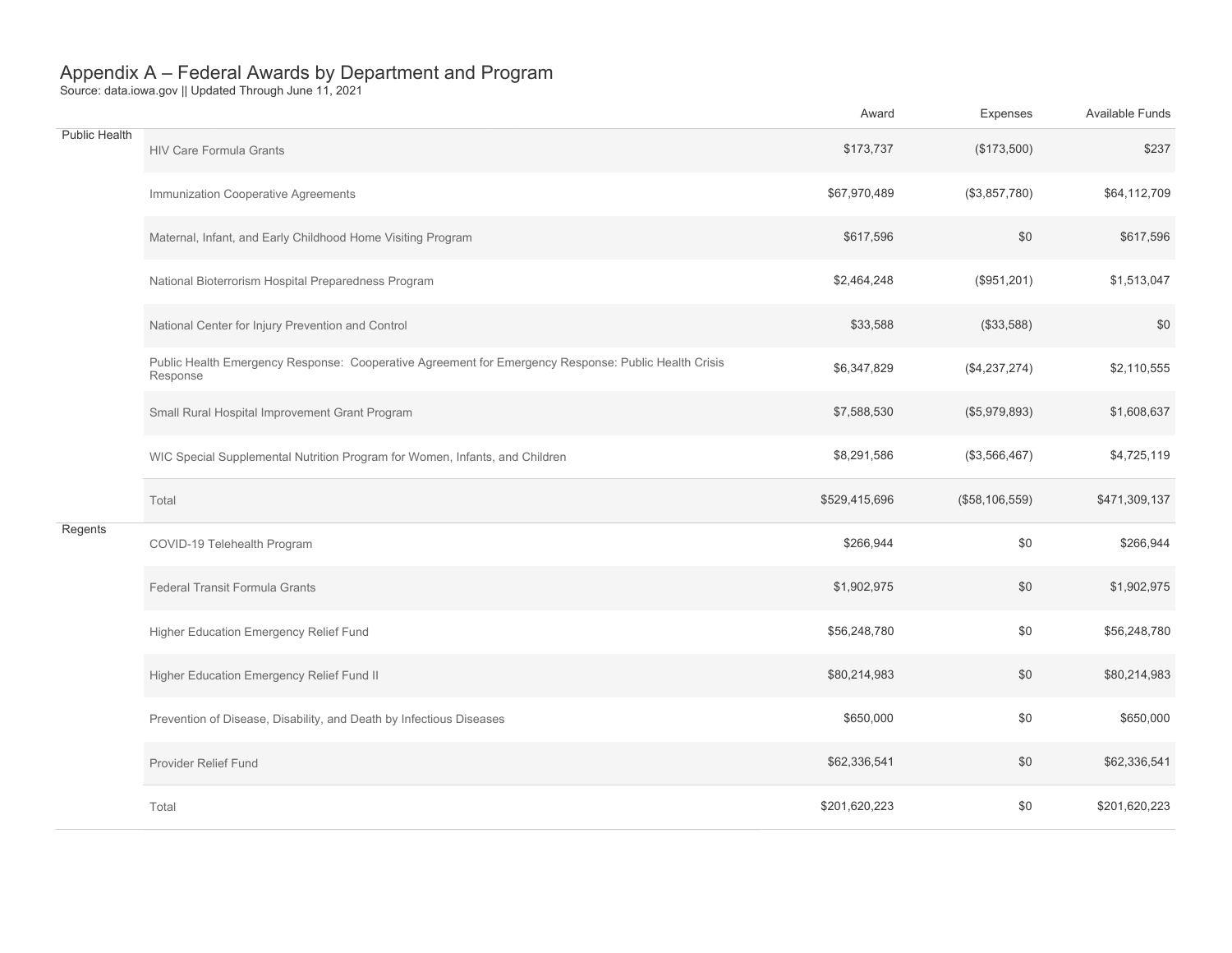|                          |                                                                        | Award           | Expenses          | Available Funds |
|--------------------------|------------------------------------------------------------------------|-----------------|-------------------|-----------------|
| Secretary of<br>State    | 2018 HAVA Election Security Grants                                     | \$4,859,545     | (\$4,297,634)     | \$561,911       |
|                          | Total                                                                  | \$4,859,545     | (\$4,297,634)     | \$561,911       |
| Transportation           | Federal Transit Formula Grants                                         | \$33,288,313    | (\$22,047,002)    | \$11,241,311    |
|                          | Highway Planning and Construction                                      | \$121,866,016   | (\$116,658)       | \$121,749,358   |
|                          | Total                                                                  | \$155,154,329   | (\$22,163,660)    | \$132,990,669   |
| Veterans<br>Affairs      | Provider Relief Fund                                                   | \$2,832,900     | (\$2,832,900)     | \$0             |
|                          | Total                                                                  | \$2,832,900     | (\$2,832,900)     | \$0             |
| Workforce<br>Development | Child Care and Development Block Grant                                 | \$0             | (\$9,702,861)     | (\$9,702,861)   |
|                          | Unemployment Insurance                                                 | \$3,589,543,869 | (\$2,888,116,705) | \$701,427,164   |
|                          | WIOA National Dislocated Worker Grants / WIA National Emergency Grants | \$1,665,000     | (\$11,546)        | \$1,653,454     |
|                          | Total                                                                  | \$3,591,208,869 | (\$2,897,831,113) | \$693,377,756   |
| <b>Grand Total</b>       |                                                                        | \$6,511,429,276 | (\$3,781,616,427) | \$2,729,812,850 |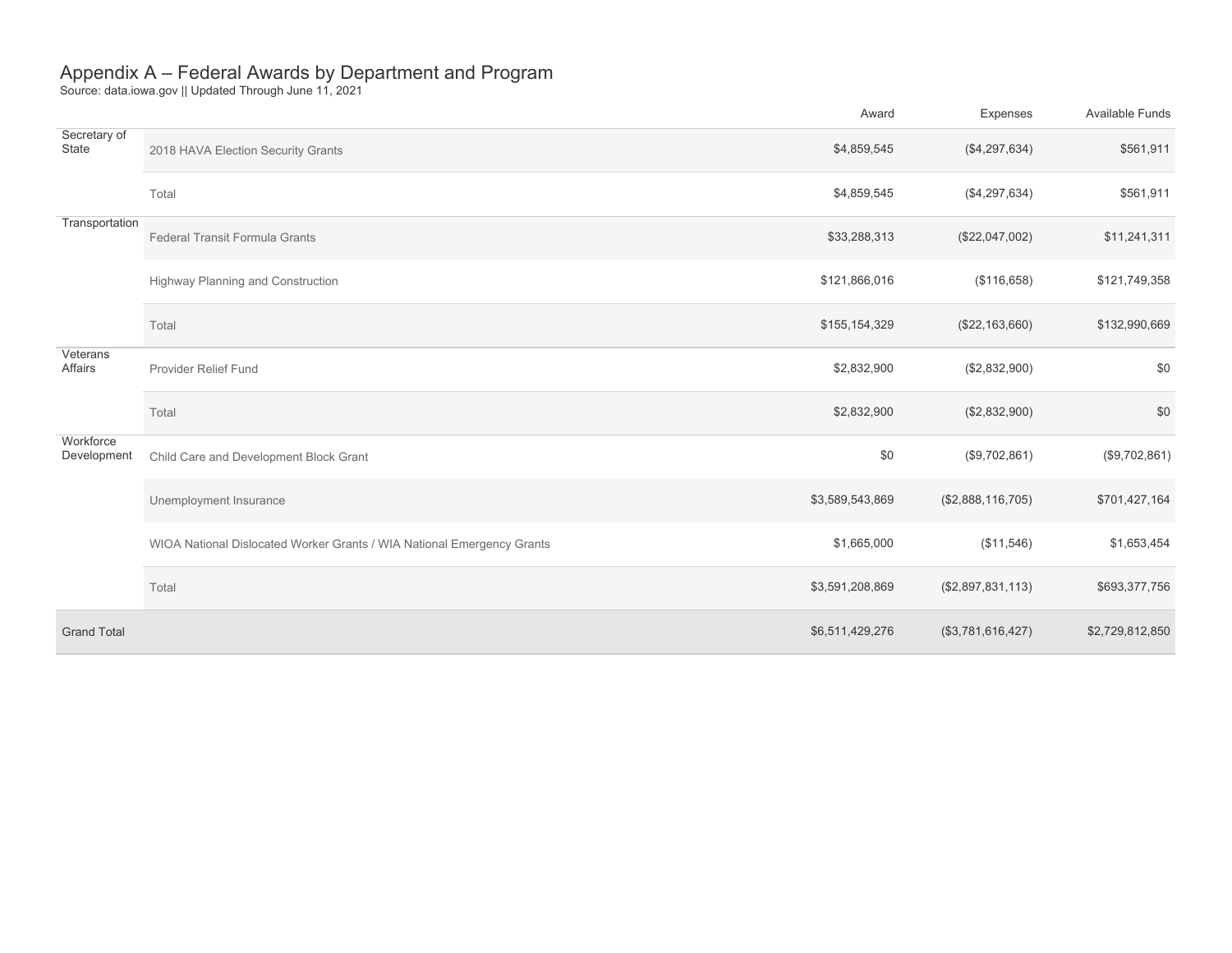# **Programs Funded through the Iowa Coronavirus Relief Fund**

#### **Department of Administrative Services**

• **Support for Local Government Relief Payments:** These funds have been transferred to cover costs associated with work in support of the Local Government Relief Payments program.

#### **Department on Aging**

• **AAA Nutrition Programs:** The Iowa Department on Aging administers the Older Americans Act Nutrition Programs and Services in accordance with the [Older Americans Act.](https://www.ncoa.org/public-policy-action/older-americans-act/) The objectives of the programs are to reduce hunger and food insecurity among older individuals, promote socialization of older individuals, promote the health and well-being of older individuals, and delay adverse health conditions for older individuals.

#### **Department of Agriculture and Land Stewardship (DALS)**

- **Feeding Iowans Initiative:** The Feeding Iowans Task Force was created by Governor Reynolds to implement the Feeding Iowans Initiative. The purpose of the Initiative is to assist Iowans impacted by food insecurity during the COVID-19 pandemic.The Feeding Iowans programs through the DALS are the Pass the Pork Program, the Beef Up Iowa Program, the Pack the Pantry Program, the Meat Processing Expansion and Development Program, and the Local Produce and Protein Program. Additional information on these programs can be found at the [DALS](https://iowaagriculture.gov/) website.
- **Iowa Disposal Assistance Program:** The [Iowa Disposal Assistance Program](https://iowaagriculture.gov/idap) was created to assist Iowa pork producers who are unable to harvest pigs because of COVID-19 supply chain disruptions. In the event pork producers are forced to euthanize animals, the producers can apply for State funding to properly dispose of carcasses in an environmentally sound manner. The Program will provide producers \$40 per animal to help cover a portion of the disposal costs for qualifying hogs.
- **Renewable Fuels Retail Recovery Program:** This Program provides financial assistance to filling stations, truck stops, and other fuel retailers to help them recover from lost demand caused by the COVID-19 pandemic. Iowa fuel retailers that dispense, or have plans to dispense, ethanol blends of E15 or higher or biodiesel blends of B11 or higher, and biodiesel terminal facilities are eligible to apply for the relief funds.

#### **College Student Aid Commission**

• **Last-Dollar Scholarship Program Fund:** The Last-Dollar Scholarship Program was created in 2018 in [HF 2458](https://www.legis.iowa.gov/docs/publications/LGE/87/HF2458.pdf) (Future Ready Iowa Act). The Program provides financial aid to students attending community colleges or accredited private nonprofit institutions and enrolled in programs of study that lead to a postsecondary credential, up to and including an associate degree, aligned with a highdemand job as designated by Iowa Workforce Development or a community college.

#### **Department of Corrections**

• **COVID Staffing and Overtime**: This funding provides payroll expenses for employees whose services were diverted to a substantially different use as a result of COVID-19, and assists employees who used emergency paid sick leave due to the COVID-19 pandemic.

## **Department of Cultural Affairs**

• **Iowa Arts and Cultural Recovery Program:** This Program provides short-term relief to arts venues, cultural organizations and creative workers who have lost significant business or income due to the pandemic

#### **Economic Development Authority**

• **Small Business Disaster Assistance Fund:** This program provides financial assistance to small businesses that have been impacted by the COVID-19 pandemic. The program offers eligible small businesses grants ranging from \$5,000 to \$25,000 and permits deferral of sales and use taxes or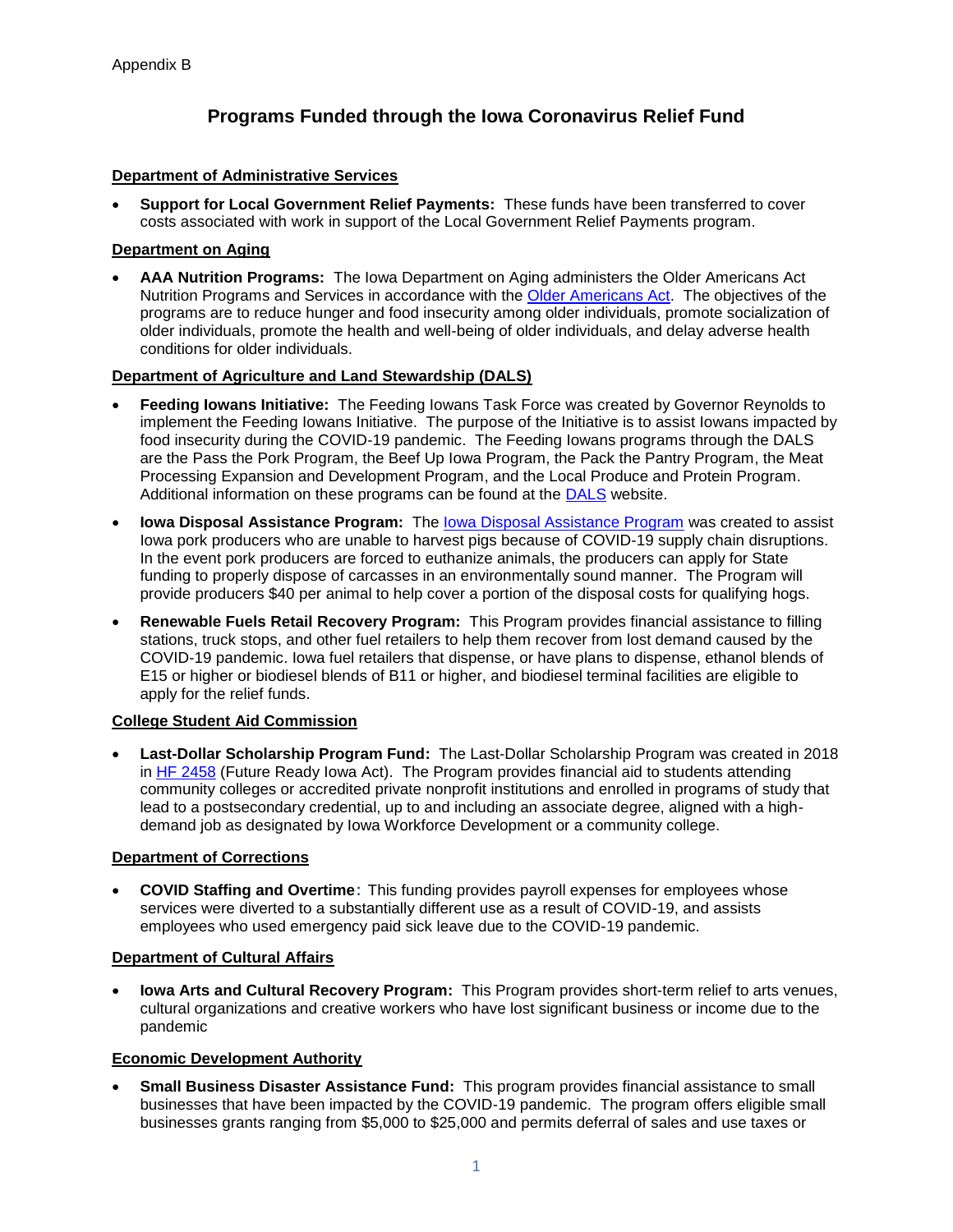withholding taxes and a waiver of penalty and interest. For additional information, see the *Fiscal Update Article COVID-19 — [Iowa Small Business Relief Program Update —](https://www.legis.iowa.gov/docs/publications/BL/1136287.pdf) May 12, 2020*.

- **AmeriCorps:** AmeriCorps is a program of the federal [Corporation for National and Community](https://www.nationalservice.gov/)  [Service,](https://www.nationalservice.gov/) which is an independent federal agency designed to improve lives, strengthen communities, and foster civic engagement through service and volunteering. The AmeriCorps program in Iowa is coordinated through [Volunteer Iowa.](https://www.legis.iowa.gov/docs/publications/BL/1136431.pdf)
- **Grow Iowa Values Fund:** The Governor transferred \$7.0 million from the Iowa Coronavirus Relief Fund (ICRF) to the Grow Iowa Values Fund (GIVF) to reimburse the GIVF for transfers totaling \$7.0 million to the Small Business Disaster Assistance Fund that were made in March and April 2020.
- **Biofuels Relief Fund:** The program provides short-term cash flow assistance to Iowa-based biodiesel and ethanol companies impacted by the COVID-19 pandemic. The maximum award per company cannot exceed \$750,000.
- **Small Business Utility Assistance Program:** This Program provides short-term relief of up to \$7,500 to eligible small businesses and nonprofits that face significant hardship in the payment of utility bills for service provided during the months of disruption to their business.
- **Iowa Hospital COVID-19 Relief Program:** This Program provides financial relief to Iowa's hospitals impacted by the COVID-19 pandemic.
- **Nonprofit Recovery Program:** This Program will provide short-term relief to nonprofit organizations that have experienced a net loss in revenue as a result of the COVID-19 pandemic.  The grant funds are to be used for short-term cash flow assistance to continue operations, provide increased services and supports, or to reopen the nonprofit following the COVID-19 pandemic.
- **Movie Theater Relief Fund:** The program will provide short-term relief to eligible movie theaters impacted by the COVID-19 pandemic for the purpose of continuing or resuming business operations. Theaters in Iowa showing films open to all ages are eligible for \$10,000 per movie screen.
- **County Fair Relief Program:** This Program provides short-term relief to eligible county and district fairs for the purpose of continuing or resuming operations in the context of the public health emergency.
- **Nano Vaccine Development:** This program supports the development of a next-generation COVID-19 vaccine through a partnership between Iowa State University and the University of Iowa.

#### **Department of Homeland Security and Emergency Management**

- **Feeding Iowans Initiative — Food Banks:** The funds for this initiative will be used for the purchase and repackaging of bulk food products for food banks across Iowa.
- **FEMA Public Assistance Program:** These funds provide the State match of federal funds received through the Federal Emergency Management Agency (FEMA) Public Assistance Program.
- **COVID-19 Staffing:** These funds are being used to cover increased salary costs associated with responding to COVID-19 relief efforts. A portion of the funds (\$449,000) was transferred to the Governor's Office for increased salary costs.

#### **Department of Human Services (DHS)**

- **Double Up Food Bucks:** The [Double Up Food Bucks](http://www.iowahealthieststate.com/resources/communities/double-up-food-bucks/) program connects low-income families with healthy food grown by Iowa farmers and increases those families' access to fresh fruits and vegetables.
- **Commodity Supplemental Foods Program (CSFP):** The [CSFP](https://dhs.iowa.gov/food-assistance/related-programs/commodity-program) provides supplemental food and nutrition education for persons ages 60 and over. Available foods include canned fruits and vegetables, hot and cold cereals, cheese, peanut butter, beans, pastas, and canned and powdered milk.
- **Medicaid Mental Health Services:** The Governor transferred \$80.0 million from the ICRF to the DHS on August 11, 2020. Of this, \$50.0 million is related to mental health and substance use disorders, including \$30.0 million for the Mental Health and Disability Services Regions to supplement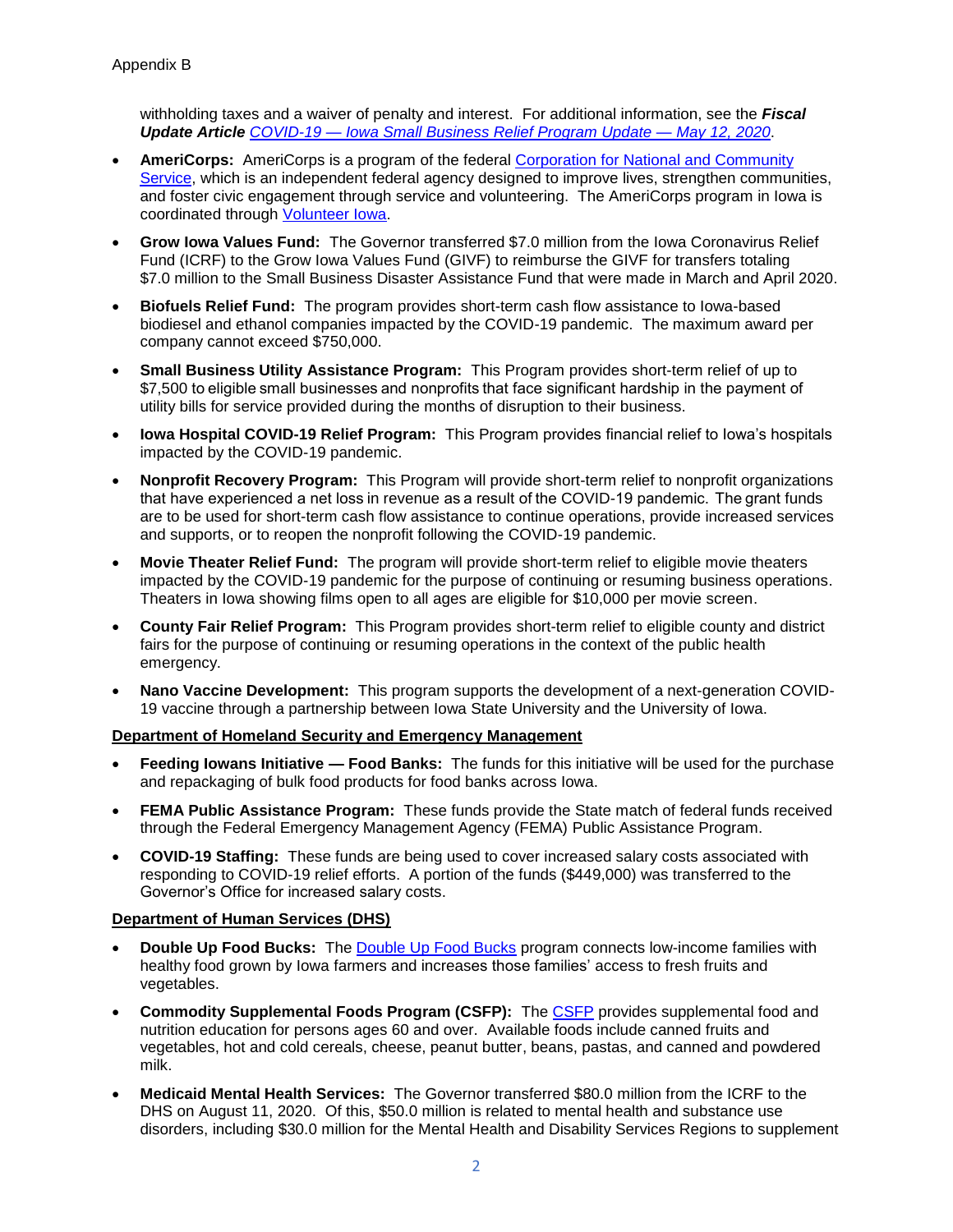current funding for adult and children's mental health services and to meet increased needs, and \$20.0 million for Medicaid mental health and substance abuse provider services due to increased costs related to the COVID-19 pandemic. The remaining \$30.0 million will be provided as a one-time payment to Medicaid habilitation services providers to help ensure patient access through the pandemic.

- **COVID-19 Mitigation:** These funds will be used for staff and equipment costs incurred by the DHS in responding to the COVID-19 pandemic.
- **Long-Term Care Services:** These funds are distributed to Medicaid providers of home and community-based services (HCBS) and habilitation services under the HCBS waiver programs to cover increased costs associated with the pandemic for providing long-term care services and supports to people in their home or community rather than an institutional setting.

## **Department of Inspections and Appeals (DIA)**

- **Health Facilities Division Database:** The Centers for Medicare and Medicaid Services (CMS) implemented a new Infection Control Survey due to COVID-19. These funds will be used for the development of a new database to incorporate Infection Control Surveys and allow for transparent communication related to COVID-19.
- **Telework Equipment:** These funds will be used to comply with social distancing guidelines developed by the Centers for Disease Control and Prevention (CDC) and the Iowa Department of Public Health. This will include the purchase of additional hardware for emergency telework needs for several critical DIA employees, including computers, printers, and supporting devices such as monitors, adapters, and cables.

#### **Iowa Finance Authority**

- **Iowa Eviction and Foreclosure Prevention Program:** The funds for this Program will be used to assist Iowans who have been economically impacted by COVID-19 and may be facing housing cost hardships.
- **Livestock Producer Relief Fund:** This [program](https://www.iowaeconomicdevelopment.com/ag-relief#beginningfarmer) provides eligible livestock producers with grants up to \$10,000 that may be used as working capital to continue operations.
- **Beginning Farmer Debt Relief Fund:** This [program](https://www.iowaeconomicdevelopment.com/ag-relief#beginningfarmer) provides eligible beginning farmers with a debt service payment up to \$10,000.

## **Judicial Branch**

• **Court Technology and Modernization:** These funds assist in covering the Judicial Branch costs associated with the COVID-19 pandemic, including: audio/video equipment for virtual hearings and public viewing of proceedings; technology for evidence presentation, plexiglass, and additional furniture to allow for social distancing; and equipment to support employees working remotely.

## **Legislative Branch**

• **Legislative Technology Upgrades:** These funds were used to facilitate telework and provide ease of access to the Iowa Legislature while following recommended health protocols.

## **Department of Management**

• **Economic Emergency Fund:** The Governor transferred \$17.0 million from the ICRF to the Economic Emergency Fund to reimburse the Fund for transfers totaling \$17.0 million to the Small Business Disaster Assistance Fund made in March and April 2020.

## **Department of Natural Resources**

• **Henry A. Wallace Building Access Upgrades:** The funds will be used to secure access to employee work space areas on each floor of the building through the installation of badge card readers for several access points and a new badged Americans with Disabilities (ADA)-compliant accessible doorway.